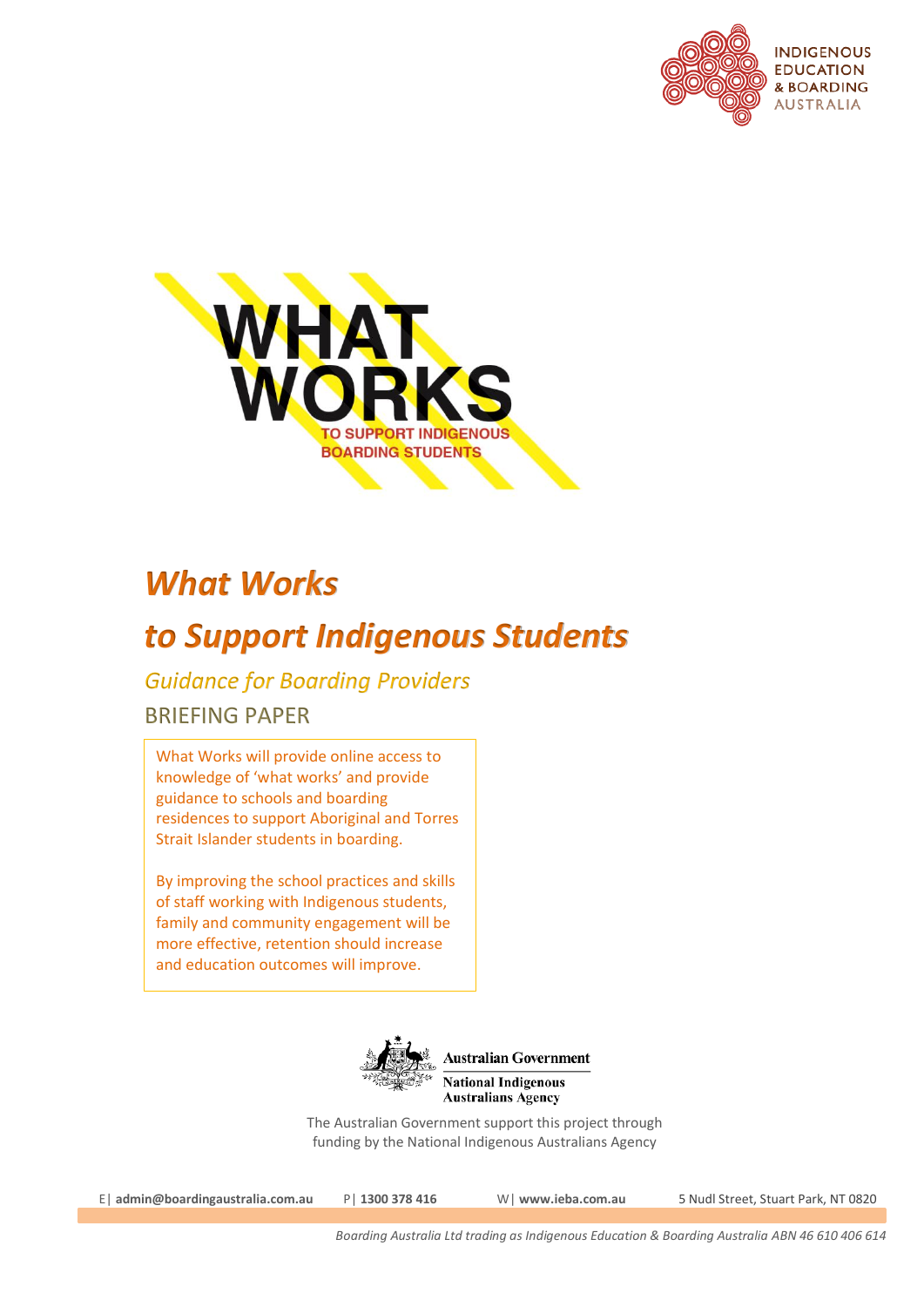# **WHAT WORKS TO SUPPORT INDIGENOUS STUDENTS GUIDANCE FOR BOARDING PROVIDERS**

**PROJECT BRIEFING** 

# **1. OVERVIEW**

Indigenous Education & Boarding Australia (IEBA) have been contracted by the National indigenous Australians Agency (NIAA PROJECT ID - 4-FZGVUFF) to create a website under the title *What Works to Support Indigenous Students Guidance for Boarding Providers Project.* 

## **2. PROJECT OBJECTIVE**

To increase student retention and contribute to improved educational outcomes through the documentation and distribution of knowledge and resources that will provide guidance to boarding providers on what works best to support Indigenous boarding students.

## **3. PROJECT OUTPUT**

The development of a web portal, [www.indigenousboarding.com.au,](http://www.indigenousboarding.com.au/) for the collation and distribution of information and resources to schools and boarding residences with Aboriginal and Torres Strait Islander students.



# **4. PROJECT LOGIC**

#### *If we do this:*

A repository of knowledge and resources will be created in relation to 'what works' to effectively support Aboriginal and Torres Strait Islander students who study away from home. This will be accessible and promoted to schools, boarding providers, and allied organisations.

#### *Then we will:*

Enable organisations to increase the knowledge and skills of their leadership and staff to implement improved practices and procedures that will increase student engagement, retention rates. This will directly contribute to the improved educational outcomes of Aboriginal and Torres Strait Islander students and closing the education gap.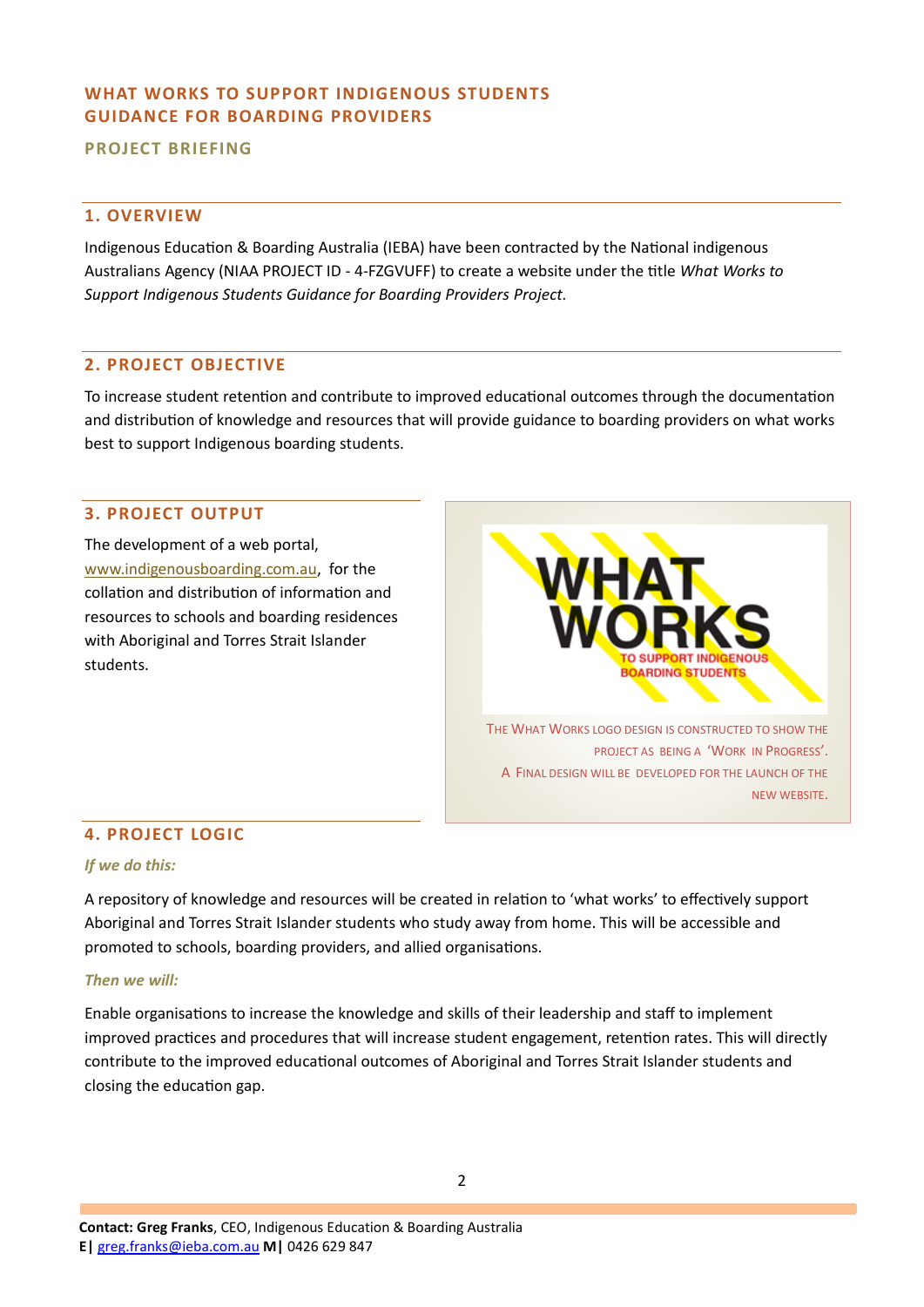# **5. PROJECT GOVERNANCE**

## **5.1. PROJECT MANAGEMENT**

The project will be managed by a sub-committee of the IEBA Board. The subcommittee will oversee:

- Project delivery
- Risk management
- Reference Group appointment
- Stakeholder engagement
- Contract compliance

# **5.2. PROJECT REFERENCE GROUP**

A Project Reference Group will be established including representatives from Indigenous parents and key stakeholders including:

- Remote Indigenous Parents Australia
- Independent Schools Council of Australia
- National Catholic Education Commission
- Christian Schools Australia
- state and territory Education Departments
- boarding practitioners
- academic researchers
- NIAA

## **6. WEBSITE DEVELOPMENT**

#### **6.1. DESIGN PRINCIPLES**

The website shall be designed to be easily accessible for users and maintained as such throughout the duration of the project. An IEBA staff member with experience in web design and graphic design will construct the website. Thorough testing of the user experience, including consultation with Indigenous stakeholders, must be undertaken before the website is launched publicly.

## **6.2. DESIGN REQUIREMENTS**

The website must:

- Adhere to the Web Content Accessibility Guidelines version 2 level AA (WCAG 2.1 AA)
- Be designed for the user
- Meet best practice
- Follow the Privacy Principles (where relevant)
- be easily searchable
- provide all resources collated and developed as part of this project free of charge to all users
- make hard copy resources available to interested parties when requested or if needed due to limited internet access or other reasons.